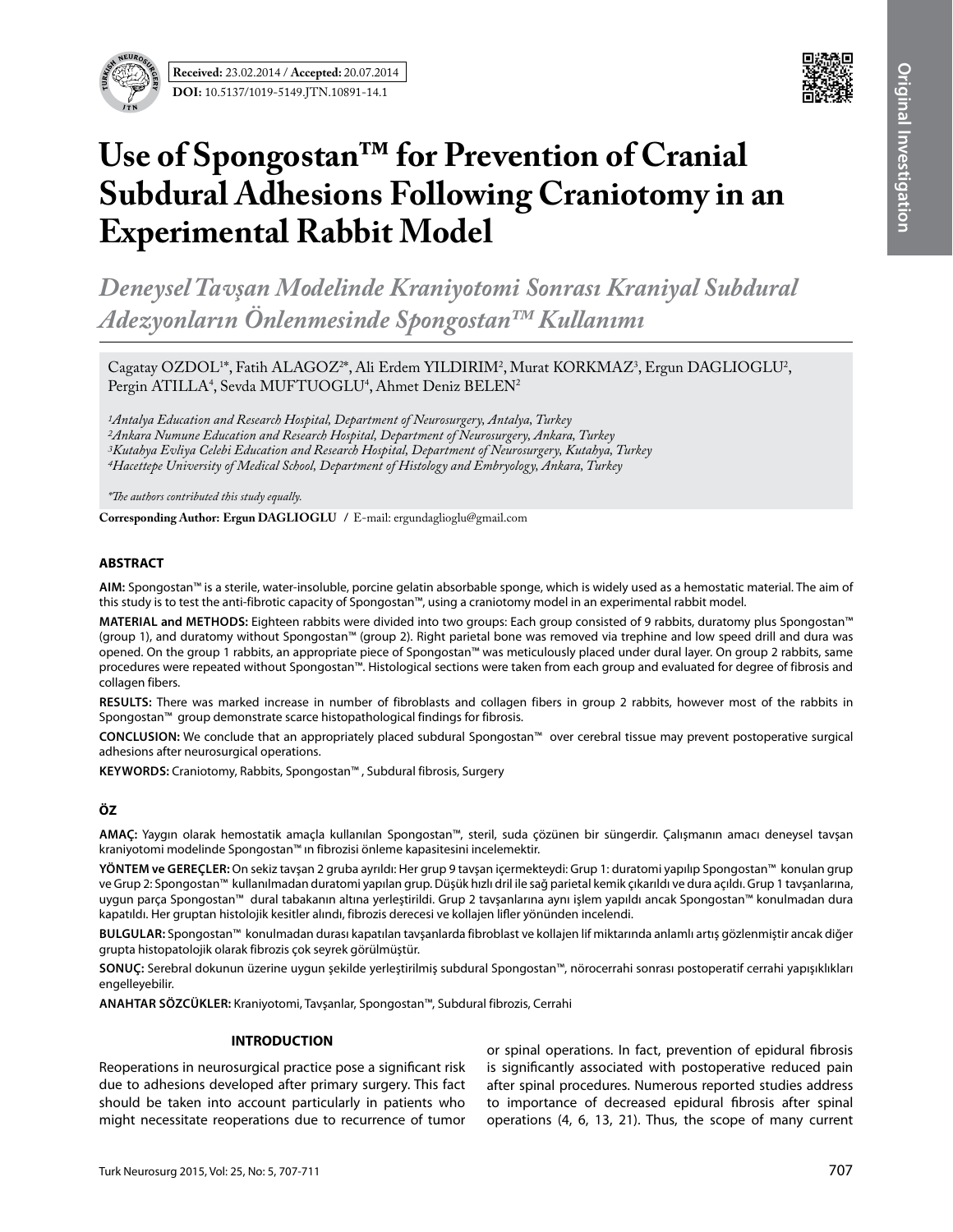clinical and experimental reports is mainly prevention of epidural fibrosis (2, 5, 8, 10, 19, 23, 27). Fibrosis is not only a problem in spinal operations but also a problem in cranial operations like cerebellopontine angle and posterior fossa tumors, cranioplasty or treatment of intracranial infections (12, 14, 16).

In fact, the main concept regarding fibrosis is decreased microvasculature and less permeability for agents like antibiotics and anti-inflammatory drugs. Accordingly, studies towards decreased fibrosis point to an improved healing process (25,26). Furthermore, subdural adhesions and bands that include vascular adhesions to cortical arteries and veins usually create a problem in patients previously operated for intracranial tumors. Dural opening and subarachnoid dissection of brain-arachnoid membrane might increase the surgical risk and length of operation. Up to date, there was not any report pointing to the prevention of subdural adhesions after cranial approaches, nevertheless there are several reports which pointed to the reactive potential of the dural and arachnoid membrane (3, 7, 13, 24).

Spongostan™ (Absorbable Haemostatic Gelatin Sponge, Johnson and Johnson Ethicon Inc, USA) is a sterile, waterinsoluble, malleable, porcine gelatin absorbable sponge intended for hemostatic use by applying locally to the bleeding surface. It is a widely used hemostatic material in many fields of surgery. The present experimental study in rabbits focuses on the use of Spongostan™ as a preventive measure for dural or arachnoidal adhesions to cortex. To our knowledge this is the first study that investigates the Spongostan™ to prevent fibrous adhesions after cranial surgery.

## **MATERIAL and METHODS**

## *Experimental Protocol*

Study guidelines and experimental protocol was approved by Ethical Committee of Ankara State Hospital (May 2012/102) and all experimental procedures were performed at Animal Laboratory of the same hospital. Eighteen New Zealand rabbits (2.45 kg mean weight) were used in this study and randomized into two groups: group 1: duratomy plus Spongostan™ patch group and group 2: standard duratomy group.

#### *Experimental Procedure and Tissue Preparation*

After induction of intramuscular anesthesia with a mixture of intraperitoneal ketamine (80 mg/kg) and xylazine (10 mg/kg), all rabbits were placed at prone position. Scalp was prepared with polyvinylprolidone iodine (Polyod®, 10% solution, Drogsan Pharm. Company, Ankara, Turkey). Incision was made at the midline to prepare both parietal regions similar to report described by Alberius et al. (1). Preparation of craniotomy flaps was performed using a diamond wheel (may produce bone defects as small as 4 mm) and a trephine (4 mm in diameter) mounted on a low-speed drill under irrigation of physiological saline to avoid thermal injury. The cranium piece removed via this drill may easily be removed with a simple

microdissector. Every effort was done to avoid perforation of dura mater. The procedure was performed on right parietal regions. A "C" shaped incision was used for dural opening and Spongostan™ patch (size wider than dural incision, prepared just before procure under sterile conditions) was properly positioned into subdural space of right parietal region. Similar procedure was repeated in Group 2 rabbits except insertion of Spongostan™ under dura mater.

An ultrathin and adequate piece of Spongostan™ material was carefully implanted under the dura mater in group 1, and dura mater closure was performed meticulously in both group 1 and 2. Dura was closed by primary interrupted a few single suture similar to procedures during neurosurgical interventions. Rabbits were kept in separate cages after the experiment and fed with standard diet for 3 months.

All rabbits were sacrificed 90 days after procedure with a lethal dose of anesthesia. The samples for histological examination were removed as single layer of brain, dura mater and cranium in such a manner that the dural samples were successfully obtained from areas at least 5 mm away from the experimental zone of both parietal regions of group 1 (9).

#### *Histological Examination*

Histopathologists that are blind to the experimental protocol examined all histopathological preparations. The brain samples including the meninges were fixed in 8 mL (10% buffered formaldehyde) for 4 days and decalcified in Shanden TBD-2 solution. Milimetric sections were processed and washed for 3 hours for deacidification process. The sections were subjected to series of formaldehyde, alcohol and xylene solutions in accordance with the procedure described by Nordstrom et al. (17). The stained specimens were thoroughly examined for collagen fibers and fibroblasts. Processed samples were embedded in paraffin and 5-micrometer thick sections were stained with hematoxylin-eosin. Stained sections were examined with Leica DM6000B light microscope and digital micrographs are captured to computer by Leica DC 500 digital camera.

## *Statistical Analysis*

Statistical analysis was performed using NCSS (Number Cruncher Statistical System) 2007 Statistical Software (Utah, USA) program. Chi-square test - Fischer's exact test was used for comparison of quantitative data between groups. P value <0.05 was considered significant.

## **RESULTS**

In most of the samples of control group (group 2) localized fibrosis were observed (77.7%). Collagen fibers were scattered irregularly and fibroblasts were present in between the collagen fibers (Figure 1A). In two of the samples of control group the thicknesses of the meningeal layers (pia mater, arachnoid and dura mater) were normal and fibrosis was not reported (Figure 1B).

In the Spongostan™ group (group 1) there was no fibrosis in most of the samples (Figure 1C) but in one of the sample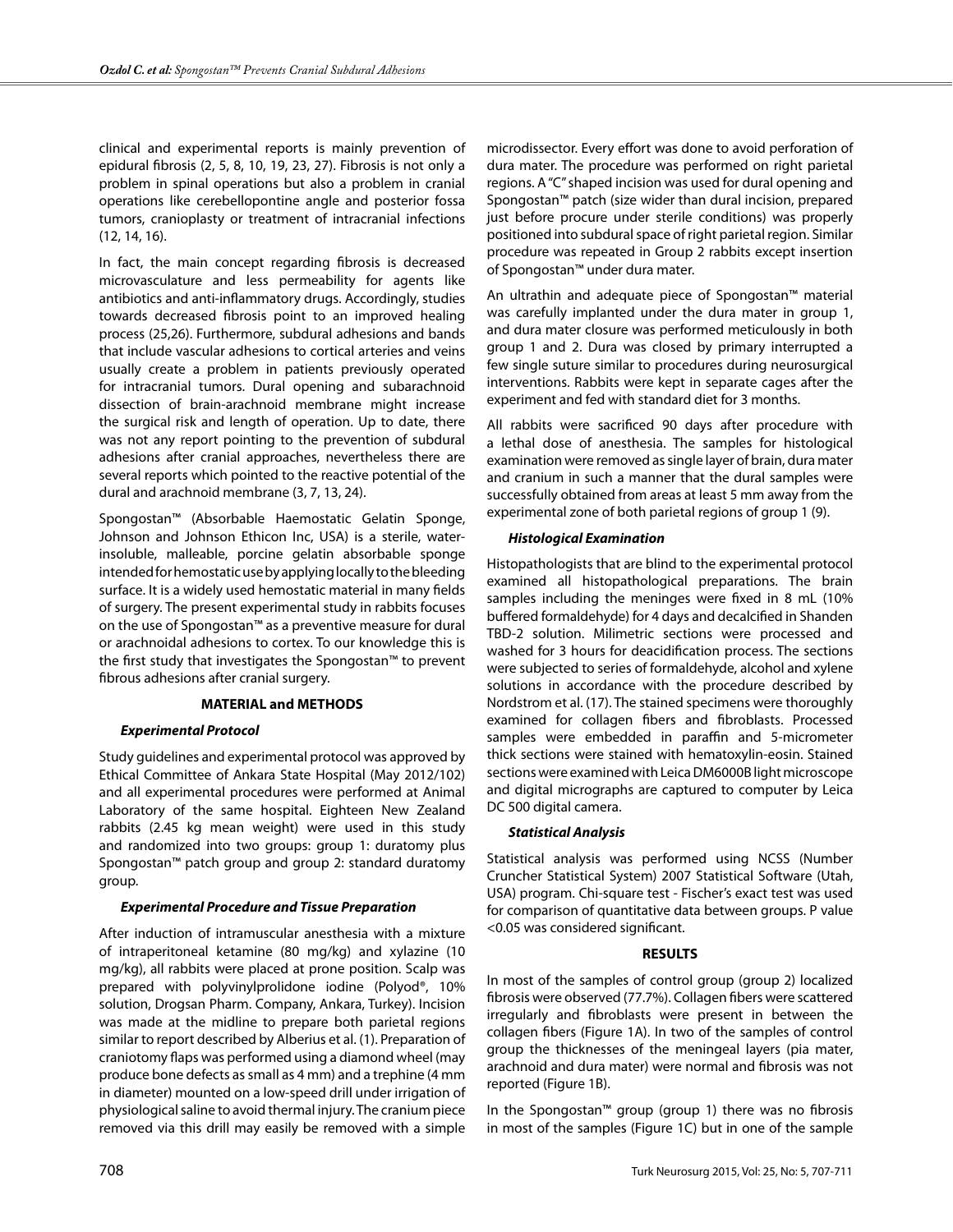

**Figure 1:** Histopathological demonstrations of brain samples (Control group A&B: Localized intensive fibrosis in most of the control group samples **(A)**, and a sample without fibrosis **(B)**. Spongostan™ group C&D: Dura mater, arachnoid and pia mater are in normal thickness **(C)**. A sample characterized with mild fibrosis **(D)**. (Hematoxylin-EosinX200).



**Figure 2:** Comparison of fibrosis rates according to groups.

mild fibrosis was observed (11.1%) (p=0.015). When the fibrotic tissue was compared with the control group, there was a looser connective tissue in the Spongostan™ group with irregularly arranged thin collagen fibers and fibroblasts (Figure 1D).

Percentage of fibrosis prevalence according to groups was demonstrated in Figure 2, which showed significant lower rates of fibrosis in Spongostan™ group.

## **DISCUSSION**

Spongostan™ is a sterile porcine gelatin absorbable sponge mostly intended for haemostatic use. It is a widely used hemostatic material used in many fields of surgery usually by insertion to bleeding surfaces. This experimental study in rabbits focuses on the use of Spongostan™ as a preventive measure for dural or arachnoidal adhesions to cortex. To our knowledge this is the first experimental study that demonstrated the local use Spongostan™ to prevent arachnoid or fibrous adhesions after cranial surgery.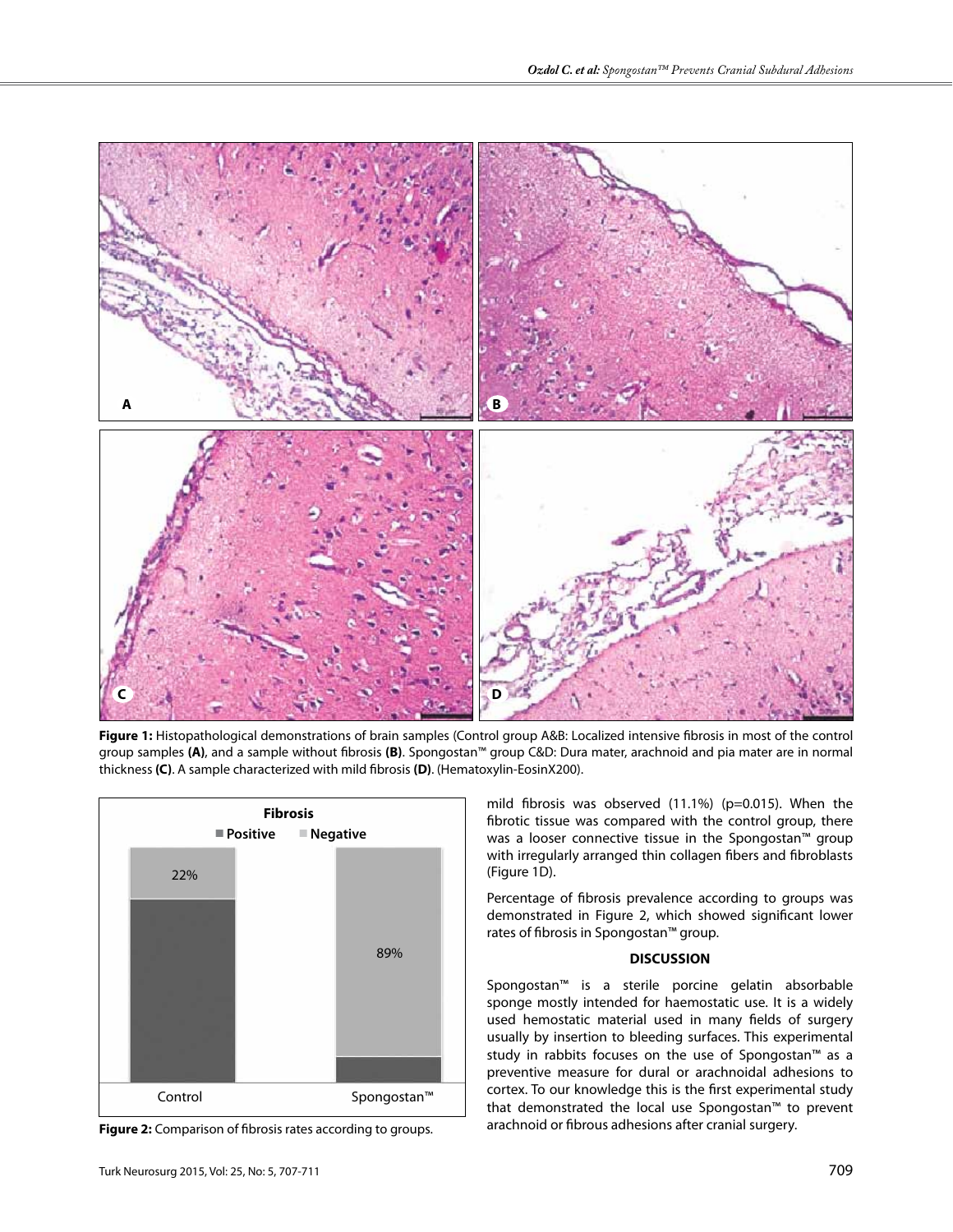Local inflammation after craniotomy starts with hemostasis and provisional wound matrix followed by inflammatory and regenerative phases. An important pioneer phase in the process of wound healing is the proliferative phase, which appears 3 to 10 days after initial inflammatory phase. Nevertheless the critical phase of wound healing in terms of adhesions and fibrosis is proliferative phase and last step of this phase is characterized by development of the acute granulation tissue. Fibroblast is typical precursor of the provisional wound matrix. Remodeling phase might produce a scar characterized by fibrosis at the local area of dura, bone and cerebral tissue (22). Previous studies with dural substitutes resulted in fibrosis. It might be stated that a defect in restoration of the vascular network at the area of injury and granulation tissue may result in less adhesions between dura-arachnoid membrane and cerebral cortical tissue. We conclude that an inert barrier between dura and cerebral tissue may aid in decreasing adhesions during healing process.

Efforts for searching methods for preventing the postoperative adhesions between the dura mater and the cortex date back to 1976. Meskhiia reported an experimental study article in Russian and stated that the adhesive process after wound healing depends on the presence and intensity of brain and meningeal injuries (15). It is clear that the healing process is also related with the tension around the wound edges and tight closure may be associated with increased fibrosis or separation of the wound edges. Efforts to decrease inflammation also include the suture material or graft type used at the site of craniotomy (11, 18). Nevertheless factors decreasing inflammation during healing clearly aid in reduction of fibrosis. Ideal material between dura-arachnoid membrane and cerebral pial cortex has to be inert and create minimal tissue reaction or inflammatory process. In addition, the material should also be thin in order not to create tension between dural edges. There were interesting reports pointing to prevention of adhesions in cranial or spinal epidural layer (3, 4, 6, 13, 20). In the present study, no fibrosis was observed in most of the samples of the Spongostan™ group and looser connective tissue dominates the field of study with irregularly arranged thin collagen fibers and fibroblasts. This denotes to decreased fibrosis, which probably is associated with less meningocortical adhesions.

We conclude that a regularly shaped and thin piece of Spongostan™ placed between dura-arachnoid layers may prevent arachnoid adhesions to cortical gray matter. This may be effective procedure which may support an improved healing process as well as decreased risk of reoperations.

#### **REFERENCES**

- 1. Alberius P, Klinge B, Isaksson S: Management of craniotomy in young rabbits. Lab Anim 23:70-72, 1989
- 2. Andrychowski J, Frontczak-Baniewicz M, Sulejczak D, Kowalczyk T, Chmielewski T, Czernicki Z, Kowalewski TA: Nanofiber nets in prevention of cicatrisation in spinal procedures. Experimental study. Folia Neuropathol 51:147- 157, 2013
- 3. Barbolt TA, Odin M, Léger M, Kangas L, Hoiste J, Liu SH: Biocompatibility evaluation of dura mater substitutes in an animal model. Neurol Res 23:813-820, 2001
- 4. Geisler FH: Prevention of epidural fibrozis: Current methodologies. Neurol Res 21:9-22, 1999
- 5. Häckel M, Masopust V, Bojar M, Ghaly Y, Horínek D: The epidural steroids in the prevention of epidural fibrosis: MRI and clinical findings. Neuro Endocrinol Lett 30:51-55, 2009
- 6. Haq I, Cruz-Almeida Y, Siqueira EB, Norenberg M, Green BA, Levi AD: Postoperative fibrosis after surgical treatment of the porcine spinal cord: A comparison of dural substitutes. J Neurosurg Spine 2:50-54, 2005
- 7. Huang YH, Lee TC, Chen WF, Wang YM: Safety of the nonabsorbable dural substitute in decompressive craniectomy for severe traumatic brain injury. J Trauma 71:533-537, 2011
- 8. Ismailoglu O, Albayrak B, Gulsen I, Tanriover G, Demir N: Topical application of tacrolimus prevents epidural fibrosis in a rat postlaminectomy model: Histopathological and ultrastructural analysis. Turk Neurosurg 21:630-633, 2011
- 9. Kadioglu HH, Takci E, Arik M, Gundogdu C, Aydin IH: Immune response to dehydrated human dura mater: Evaluation in a rabbit model. Neurology India 3:256-261, 2002
- 10. Karatay M, Erdem Y, Koktekir E, Erkoc YS, Caydere M, Bayar MA: The effect of bevacizumab on spinal epidural fibrosis in a postlaminectomy rat model. Turk Neurosurg 22:753-757, 2012
- 11. Kim DW, Eum WS, Jang SH, Park J, Heo DH, Sheen SH, Lee HR, Kweon H, Kang SW, Lee KG, Cho SY, Jin HJ, Cho YJ, Choi SYJ: A transparent artificial dura mater made of silk fibroin as an inhibitor of inflammation in craniotomized rats. J Neurosurg 114:485-490, 2011
- 12. Kroin JS, Buvanendran A, Cochran E, Tuman KJ: Characterization of pain and pharmacologic responses in an animal model of lumbar adhesive arachnoiditis. Spine (Phila Pa 1976) 30:1828-1831, 2005
- 13. Kurt G, Cemil B, Celik B, Durdag E, Erdem O, Ceviker N: Comparison of Oxiplex and Gore-Tex effectivity in an experimental peridural fibrosis model. Neurocirugia (Astur) 20:360-366, 2009
- 14. Lara-de-la-Fuente R, Alanís-Cruces JM: Postoperative fibrosis after lumbar surgery. Acta Ortop Mex 23:90-93, 2009
- 15. Meskhiia NSh: Meningo-cerebral adhesions and the possibility of prevention during plastic replacement of meningeal defects (experimental study). Vopr Neirokhir 4:37- 41, 1976
- 16. Nakano M, Matsui H, Miaki K, Yamagami T, Tsuji H: Postlaminectomy adhesion of the cauda equina. Changes of postoperative vascular permeability of the equina in rats. Spine (Phila Pa 1976) 22:1105-1114, 1997
- 17. Nordstrom MR, Wang TD, Neel III HB: Dura mater for soft tissue augmentation: Evaluation in a rabbit model. Arch Otolaryngol Head Neck Surgery 119:208-214, 1993
- 18. Palm SJ, Kirsch WM, Zhu YH, Peckham N, Kihara S, Anton R, Anton T, Balzer K, Eickmann T: Dural closure with nonpenetrating clips prevents meningoneural adhesions: An experimental study in dogs. Neurosurgery 45:875-882, 1999